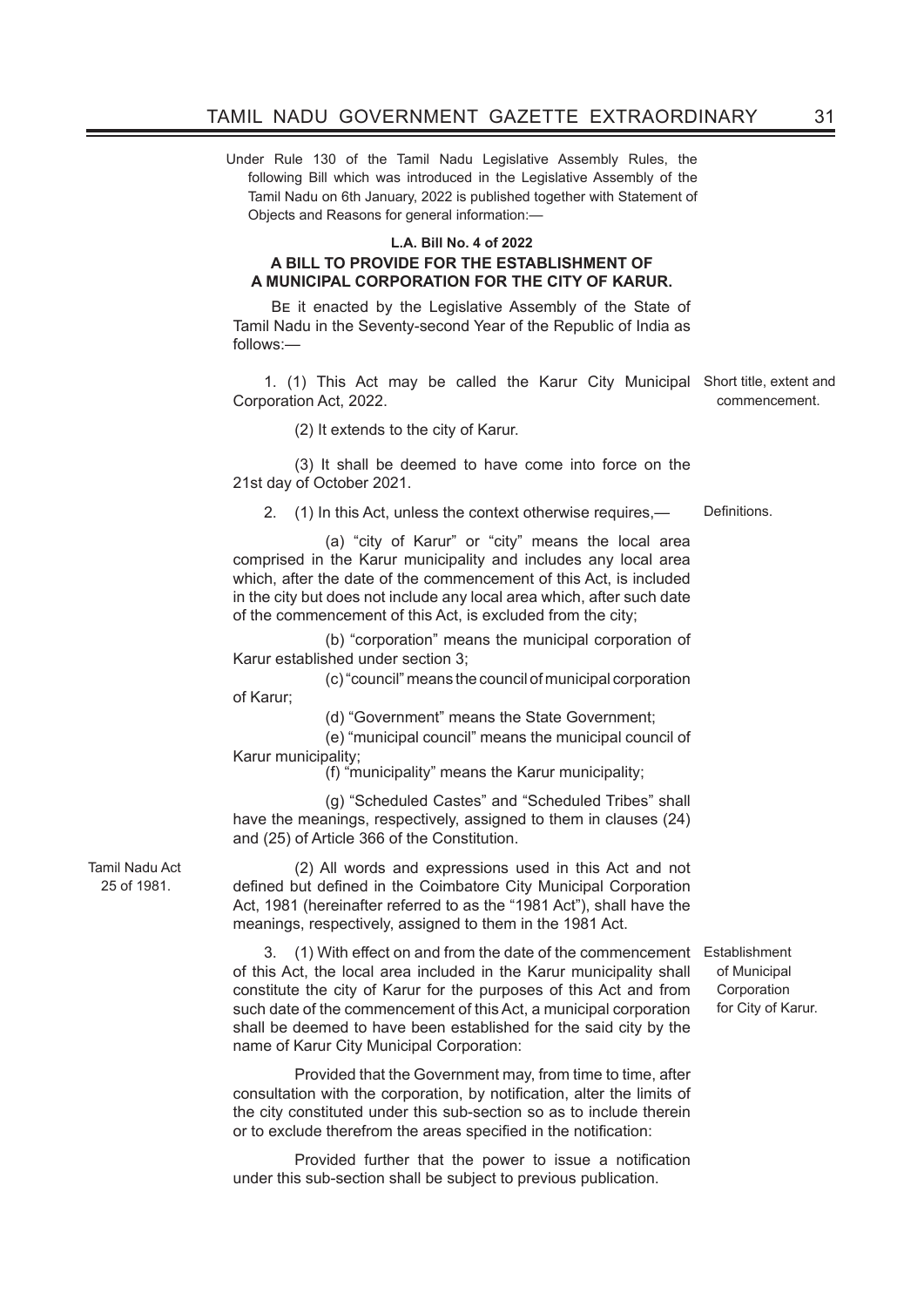(2) The corporation shall, by the said name, be a body corporate, having perpetual succession and a common seal with power to acquire, hold and dispose of property and to enter into contracts and may by its corporate name, sue and be sued.

(3) The Karur municipality, functioning immediately before the date of the commencement of this Act, shall be deemed to have been abolished from such date of the commencement of this Act.

Municipal authorities.

4. The municipal authorities charged with carrying out the . provisions of this Act shall be,—

- (a) a Mayor;
- (b) a council;
- (c) a standing committee;
- (d) a wards committee; and
- (e) a commissioner.

Constitution of council.

5. (1) Save as otherwise provided in sub-section (2), the council shall consist of such number of councillors elected in the manner laid down in this Act as may be fixed by the Government, by notification, from time to time, so, however, that the total number of councillors of the council shall not exceed seventy two at any time.

(2) The following persons shall also be represented in the council, namely:—

 (a) the members of the House of the People representing constituencies which comprise wholly or partly the area of the corporation and the members of the Council of States registered as electors within the area of the corporation;

 (b) all the members of the Tamil Nadu Legislative Assembly representing constituencies which comprise wholly or partly the area of the corporation.

(3) The persons referred to in sub-section (2) shall be entitled to take part in the proceedings but shall not have the right to vote in the meetings of the council.

(4) Seats shall be reserved for the persons belonging to the Scheduled Castes and the Scheduled Tribes in the council and the number of seats so reserved shall bear, as nearly as may be, the same proportion to the total number of seats to be filled by direct election in the council as the population of the Scheduled Castes in the city or of the Scheduled Tribes in the city bears to the total population of the city.

(5) Seats shall be reserved for women belonging to the Scheduled Castes and the Scheduled Tribes, from among the seats reserved for the persons belonging to the Scheduled Castes and the Scheduled Tribes, which shall not be less than fifty per cent of the total number of seats reserved for the persons belonging to the Scheduled Castes and the Scheduled Tribes.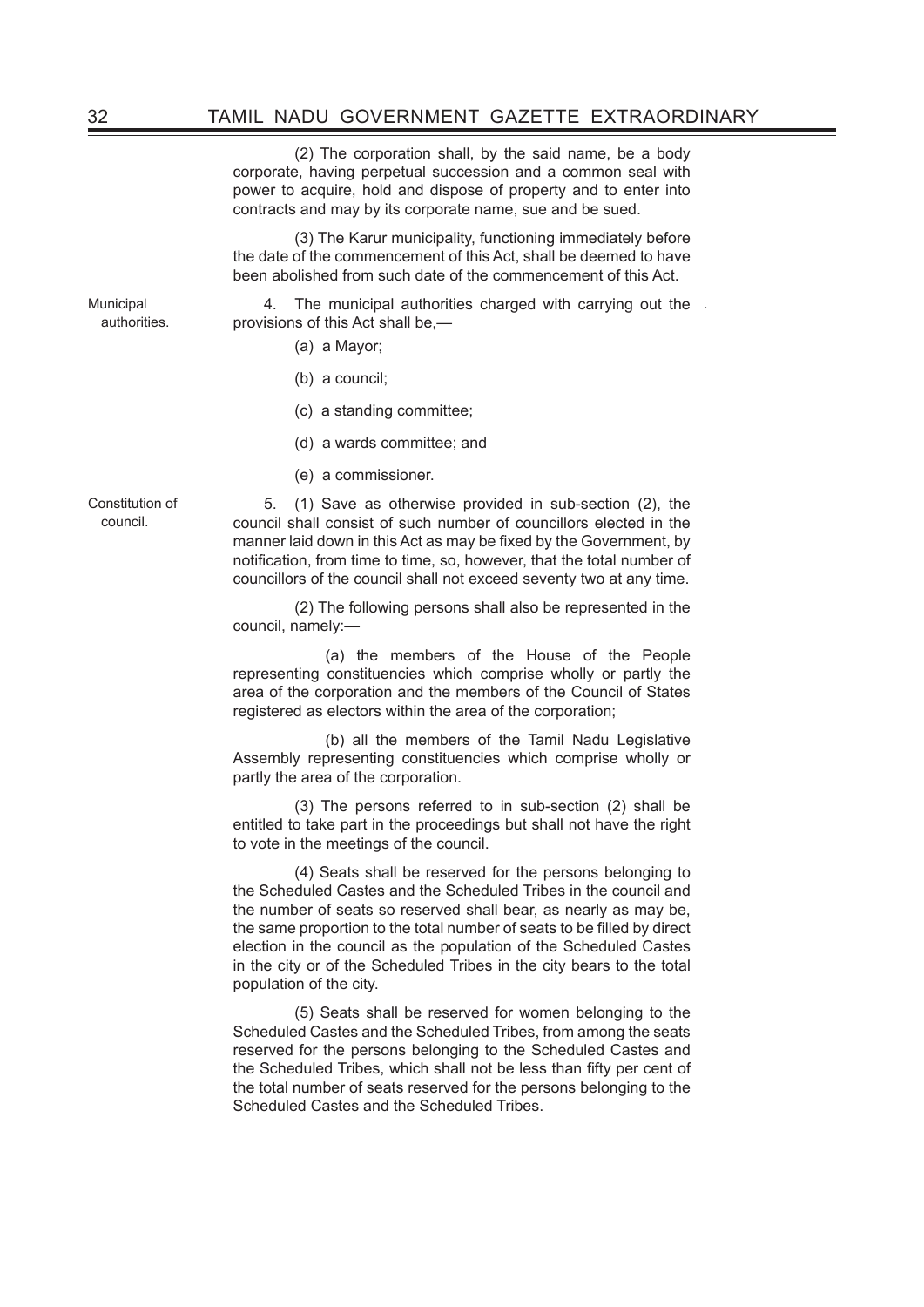(6) Seats shall be reserved for women in the council and the number of seats reserved for women shall not be less than fifty per cent including the number of seats reserved for women belonging to the Scheduled Castes and Scheduled Tribes of the total number of seats in the council.

(7) The reservation of seats under sub-sections (4) and (5) shall cease to have effect on the expiry of the period specified in Article 334 of the Constitution.

6. (1) The corporation, unless sooner dissolved, shall Duration of continue for five years from the date appointed for its first meeting after each ordinary election and no longer and the said period of five years shall operate as a dissolution of the corporation.

(2) An election to constitute the corporation shall be completed,—

 (a) before the expiry of its duration specified in sub-section (1); or

 (b) before the expiration of a period of six months from the date of its dissolution:

 Provided that where the remainder of the period for which the dissolved corporation would have continued, is less than six months, it shall not be necessary to hold any election, under this sub-section for constituting the corporation for such period.

Tamil Nadu Act V of 1920.

7. (1) Subject to the provisions of sub-sections (2) and (3), the Tamil Nadu District Municipalities Act, 1920 (hereinafter referred to as the "District Municipalities Act") shall, with effect on and from the date of the commencement of this Act, cease to apply to the local area comprised within the city of Karur.

(2) Such cessor shall not affect,-

 (a) the previous operation of the District Municipalities Act in respect of the local area comprised within the city of Karur;

 (b) any penalty, forfeiture or punishment incurred in respect of any offence committed against the District Municipalities Act; or

 (c) any investigation, legal proceedings or remedy in respect of such penalty, forfeiture or punishment, and any such penalty, forfeiture or punishment may be imposed as if this Act had not been passed.

(3) Notwithstanding anything contained in sub-section (1), all appointments, notifications, notices, rules, bye-laws, regulations, orders, directions, licences, permissions, schemes, forms and powers, made or issued or conferred under the District Municipalities Act and in force on the date of the commencement of this Act shall, so far as they are not inconsistent with the provisions of this Act, continue to be in force in the local area comprised within the city of Karur until they are replaced by the appointments, notifications, notices, rules, bye-laws, regulations, orders, directions, licences, permissions, schemes, forms and powers to be made or issued or conferred under this Act.

Tamil Nadu District Municipalities Act, 1920 not to apply.

corporation.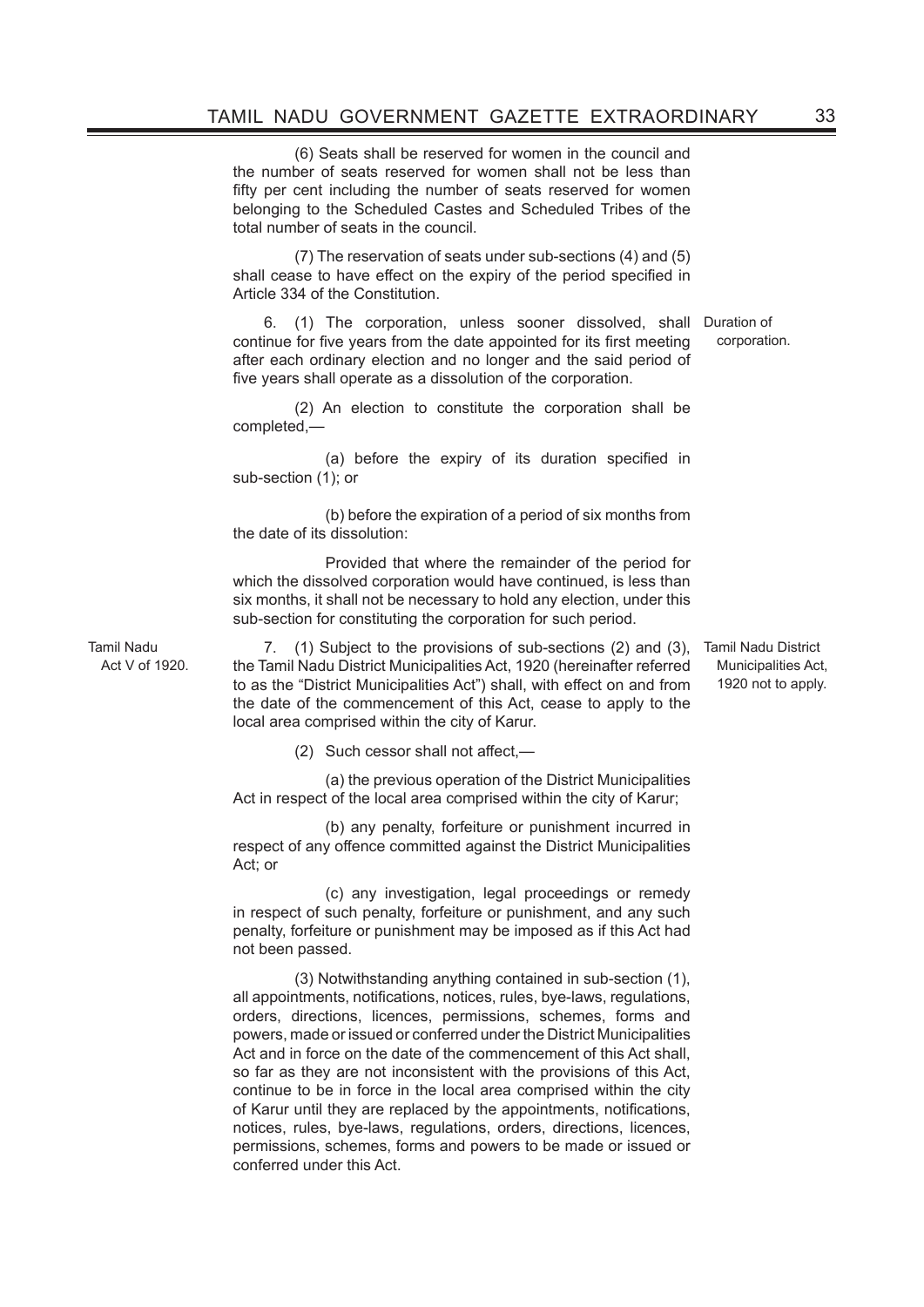Application of provisions of 1981 Act to corporation.

8. (1) Save as otherwise expressly provided herein, all the provisions of the 1981 Act, including the provisions relating to the levy and collection of any tax or fee are hereby extended to and shall apply, *mutatis mutandis* to the corporation and the 1981 Act shall, in relation to the corporation, be read and construed as if the provisions of this Act had formed part of the 1981 Act.

(2) For the purpose of facilitating the application of the provisions of the 1981 Act to the corporation, the Government may, by notification, make such adaptations and modifications of the 1981 Act and the rules and bye-laws made thereunder, whether by way of repealing, amending or suspending any provisions thereof. as may be necessary or expedient and thereupon, the 1981 Act and the rules made thereunder, shall apply to the corporation subject to the adaptations and modifications so made.

 (3) Notwithstanding that no provision or insufficient provision has been made under sub-section (2) for the adaptation of the provisions of the 1981 Act, or the rules and bye-laws made thereunder, any court, tribunal or authority required or empowered to enforce these provisions may, for the purpose of facilitating their application to the corporation, construe these provisions in such manner, without affecting the substance, as may be necessary or proper having regard to the matter before the court, tribunal or authority.

 (4) In the 1981 Act as extended and applied to the city of Karur,—

 (a) any reference to the city of Coimbatore and Coimbatore municipality, shall by reason of this Act, be construed as a reference to the city of Karur and Karur municipality, respectively; and

 (b) any reference to the Coimbatore Corporation, Corporation of Coimbatore and Municipal Corporation of Coimbatore, shall by reason of this Act, be construed as a reference to the Karur Corporation, Corporation of Karur and Municipal Corporation of Karur, respectively.

9. (1)All property, all rights of whatever kind, used, enjoyed or possessed by and all interests of whatever kind owned by or vested in, or held in trust by or for the municipal council with all rights of whatever kind used, enjoyed or possessed by the municipal council as well as all liabilities legally subsisting against the municipal council, on and from the date of the commencement of this Act and subject to such directions as the Government may, by general or special order, give in this behalf, vest with the corporation.

(2) All arrears of taxes or other payments by way of composition for a tax, or due for expenses or compensation, or otherwise due to the municipal council on the date of such commencement may be recovered as if they had accrued to the corporation and may be recovered as if such arrears or payments had become due, under the provisions of this Act.

**Transitional** provisions.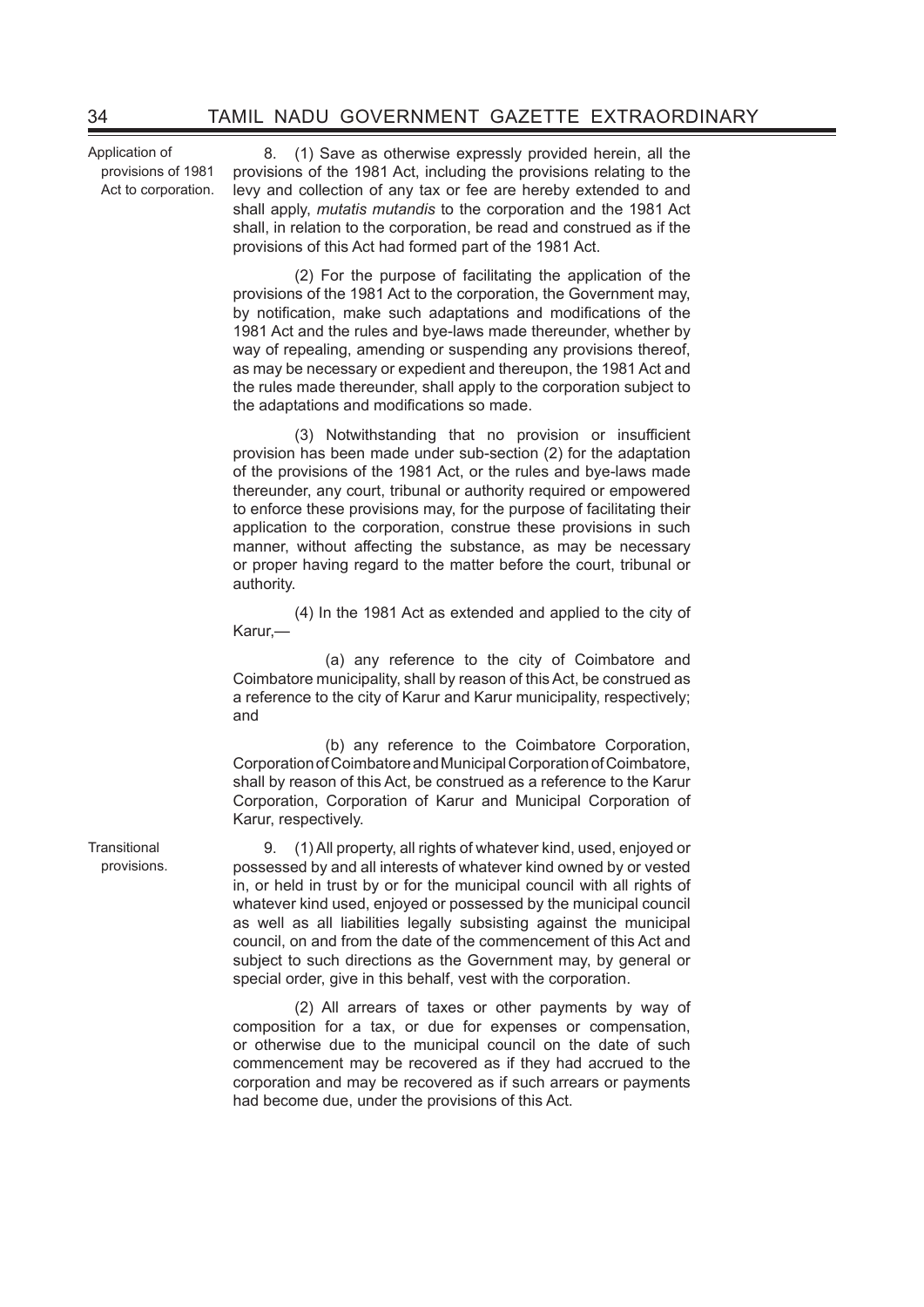(3) All taxes, fees and duties, which immediately before the date of the commencement of this Act were being levied by the municipal council shall be deemed to have been levied by the corporation under the provisions of this Act and shall continue to be in force accordingly until such taxes, fees and duties are revised, cancelled or superseded by anything done or any action taken under this Act.

(4) All proceedings taken by, or against, the municipal council or authority or any person under the District Municipalities Act may be continued by, or against, the corporation, authority or person as if such proceedings had been commenced under the provisions of this Act.

(5) Any action taken under the District Municipalities Act, by any authority before the date of such commencement shall be deemed to have been taken by the authority competent to take such action under this Act as if this Act had been in force.

(6) Notwithstanding anything contained in this Act, every officer or employee who, immediately before the date of the commencement of this Act, was in the service of the municipality shall, on and from the date of such commencement, be deemed to be an officer or employee of the corporation:

Provided that—

 (a) the terms and conditions applicable to such officers and employees consequent on their absorption in the service of the corporation shall not be less favourable than those applicable to such employees immediately before the date of such commencement, as regards pay and allowances, leave, pension, gratuity, provident fund and age of superannuation; and

 (b) the service rendered by any such officer or other employee under the municipality upto the date of such commencement shall be deemed to be service under the corporation and he shall be entitled to count that service for the purpose of increment, leave, pension, provident fund and gratuity:

 Provided further that any officer or other employee serving in the municipality shall be given an option to be exercised within such time and in such manner as may be prescribed either to be absorbed in the service of the corporation or to be transferred to the service referred to in section 73-A of the District Municipalities Act or to be retrenched from the service of the municipality on such retrenchment benefits as may be prescribed.

 (7) Any division of the Karur municipality into wards, made under the District Municipalities Act, and in force on the date of the commencement of this Act shall be deemed to be a division of the corporation until altered.

(8) The electoral roll prepared for the Karur municipality under the District Municipalities Act, and in force on the date of the commencement of this Act, shall be deemed to be the electoral roll for the corporation until a new electoral roll is prepared and published and the part of the electoral roll relating to each ward of the municipality shall be deemed to be the list of the electoral roll for the corresponding division of the corporation.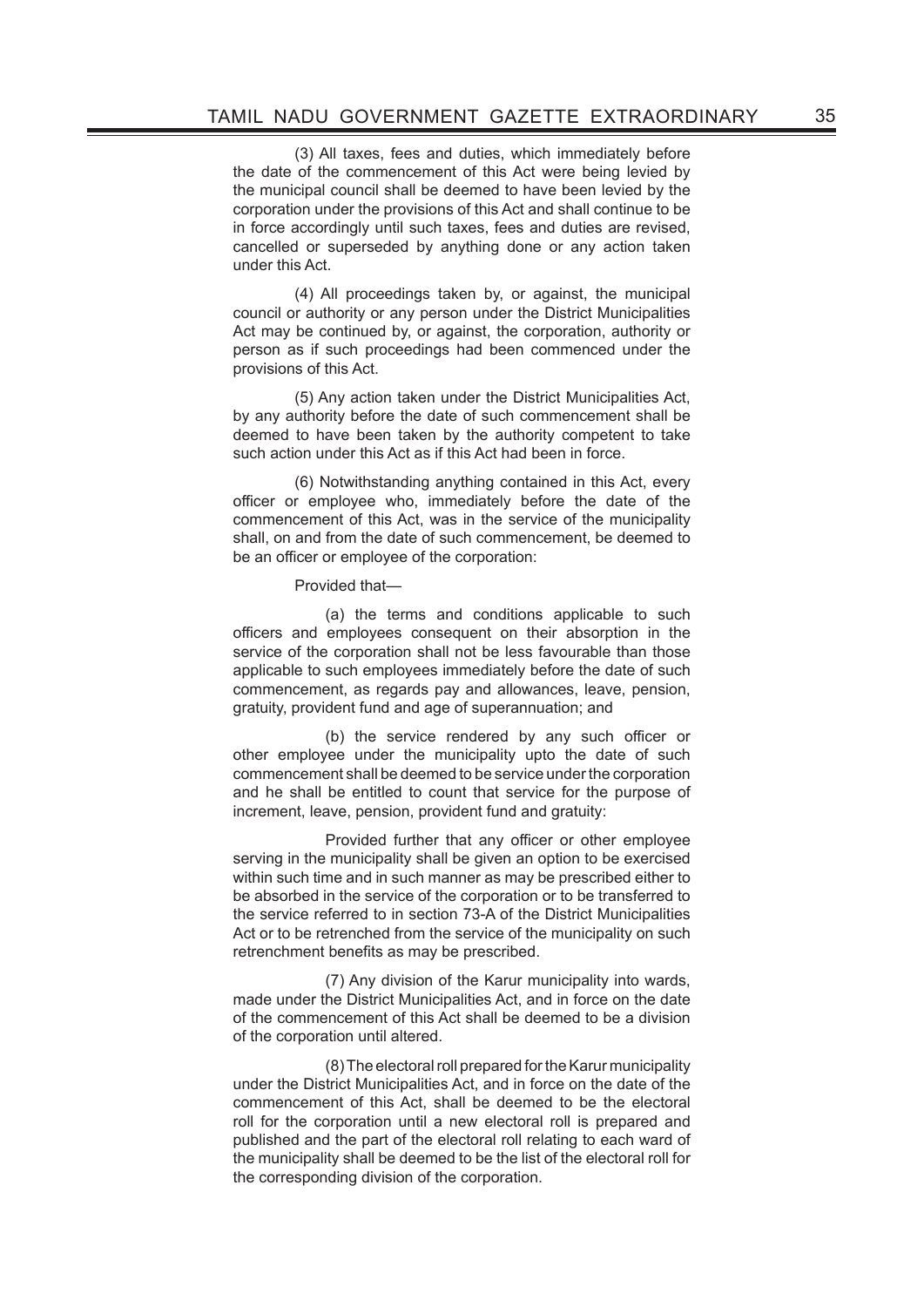Appointment of Special Officer.

10. (1) There shall be appointed by the Government, by notification, a Special Officer to exercise the powers, perform the duties and discharge the functions of—

- (a) the council,
- (b) the standing committee,
- (c) the commissioner, and
- (d) the wards committee.

 (2) The Special Officer shall exercise the powers, perform the duties and discharge the functions,—

 (a) of the corporation, until the elected councillors come into office;

 (b) of the standing committee, until a standing committee is appointed by the corporation; and

 (c) of the commissioner, until a commissioner is appointed by the Government and such officer may, if the Government so direct, receive remuneration for his services from the municipal fund.

 (3) Until a new Special Officer is appointed by the Government under sub-section (1), the Special Officer of the municipality functioning immediately before the date of commencement of this Act shall be deemed to be the Special Officer of the corporation and he shall exercise the powers and perform the duties and discharge the functions as those exercised, performed and discharged by the Special Officer appointed under sub-section (1).

 (4) The Special Officer appointed under sub-section (1) shall hold office for six months from the date of his appointment or until the day on which the first meeting of the council is held after ordinary elections to the corporation, whichever is earlier.

11. (1) The Government may make rules for carrying out the purposes of this Act.

(2) (a) All rules made under this Act shall be published in the *Tamil Nadu Government Gazette* and, unless they are expressed to come into force on a particular day, shall come into force on the day on which they are so published.

 (b) All notifications issued under this Act shall, unless they are expressed to come into force on a particular day, come into force on the day on which they are so published.

 (3) Every rule made or notification or order issued under this Act shall, as soon as possible, after it is made or issued, be placed on the table of the Legislative Assembly, and if, before the expiry of the session in which it is so placed or the next session, the Assembly makes any modification in any such rule or notification or order, or the Assembly decides that the rule or notification or order should not be made or issued, the rule or notification or order shall thereafter have effect only in such modified form or be of no effect, as the case may be, so, however, that any such modification or annulment shall be without prejudice to the validity of anything previously done under that rule or notification or order.

Power to make rules.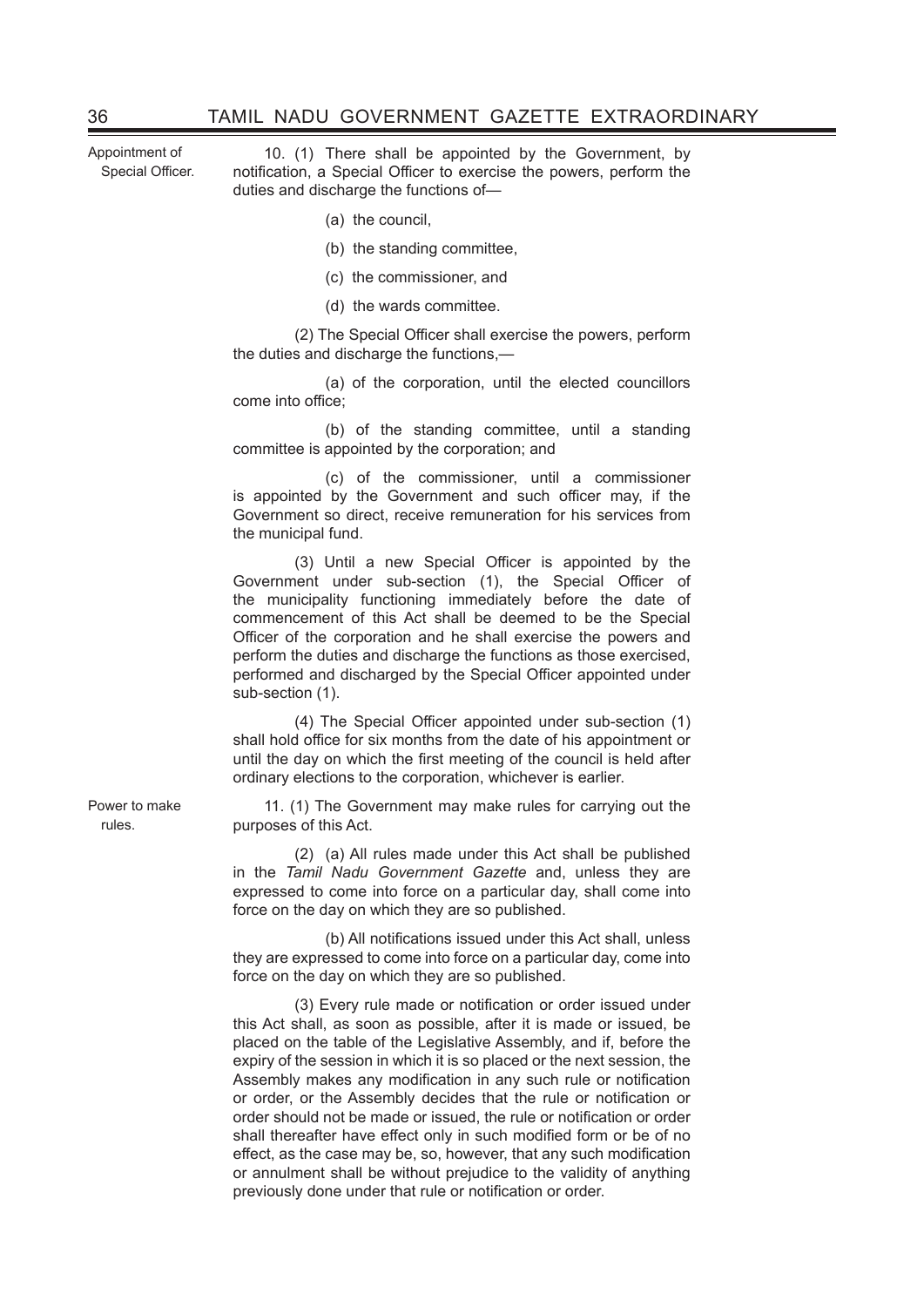12. If any difficulty arises in giving effect to the provisions of this Act, the Government may, by an order published in the *Tamil Nadu Government Gazette*, make such provisions not inconsistent with the provisions of this Act as appear to them to be necessary or expedient for removing the difficulty:

Power to remove difficulties.

Provided that no such order shall be made after the expiry of two years from the date of the commencement of this Act.

13. (1) The Karur City Municipal Corporation Ordinance, 2021 Repeal and is hereby repealed.

saving.

**Ordinance** 4 of 2021.

Tamil Nadu

(2) Notwithstanding such repeal, anything done, any action taken or any direction given under the said Ordinance, shall be deemed to have been done, taken or given under this Act.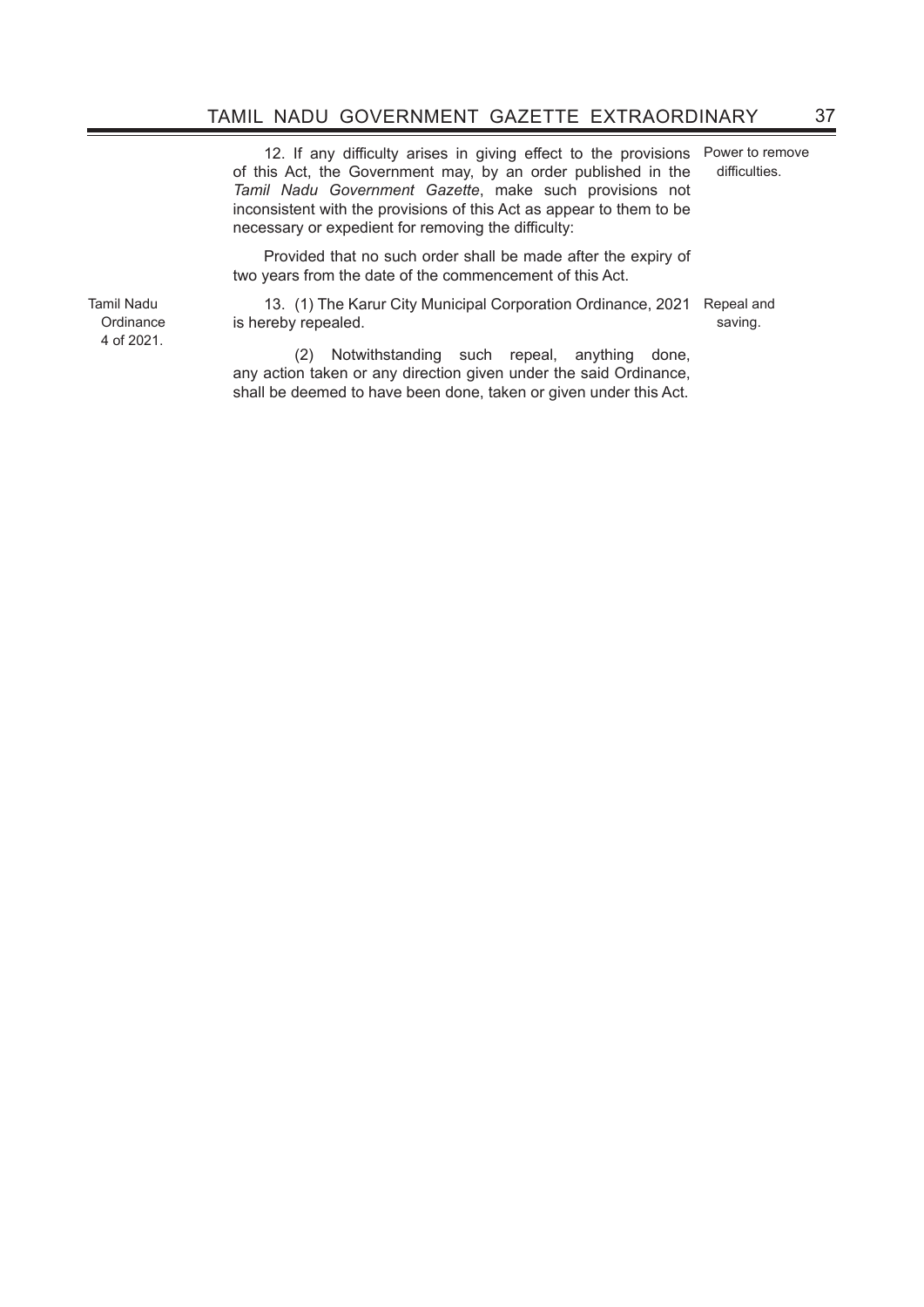#### **STATEMENT OF OBJECTS AND REASONS.**

As per the 2011 population census, the percentage of urban population in the State of Tamil Nadu was 48.45. Now, the percentage of population living in urban areas to the total population has increased over 53 per cent. It has therefore become essential to merge the areas having urban characteristics adjoining Corporations and Municipalities with the respective urban local bodies and to create necessary infrastructure in those areas.

**2.** Based on this, the Hon'ble Minister for Municipal Administration, among other things, made an announcement during the Demand for Grant of this department for the year 2021-2022, on the floor of the Legislative Assembly that, Karur Special Grade Municipality and the adjoining urbanized Local Bodies will be merged and upgraded as Karur City Municipal Corporation. Accordingly, as an initial measure of achieving the above objective, the Government decided to upgrade the Karur Special Grade Municipality with its present territorial limits, as Karur City Municipal Corporation.

**3.** The Government, therefore, decided to undertake a legislation adapting the provisions of the Coimbatore City Municipal Corporation Act, 1981 (Tamil Nadu Act 25 of 1981), with such modifications as are necessary. Accordingly, the Hon'ble Governor promulgated the Karur City Municipal Corporation Ordinance, 2021 (Tamil Nadu Ordinance 4 of 2021) on the 20th October 2021 and the same was published in the *Tamil Nadu Government Gazette* Extraordinary, dated the 21st October 2021.

**4.** The Bill seeks to replace the said Ordinance.

**K.N. NEHRU,** *Minister for Municipal Administration.*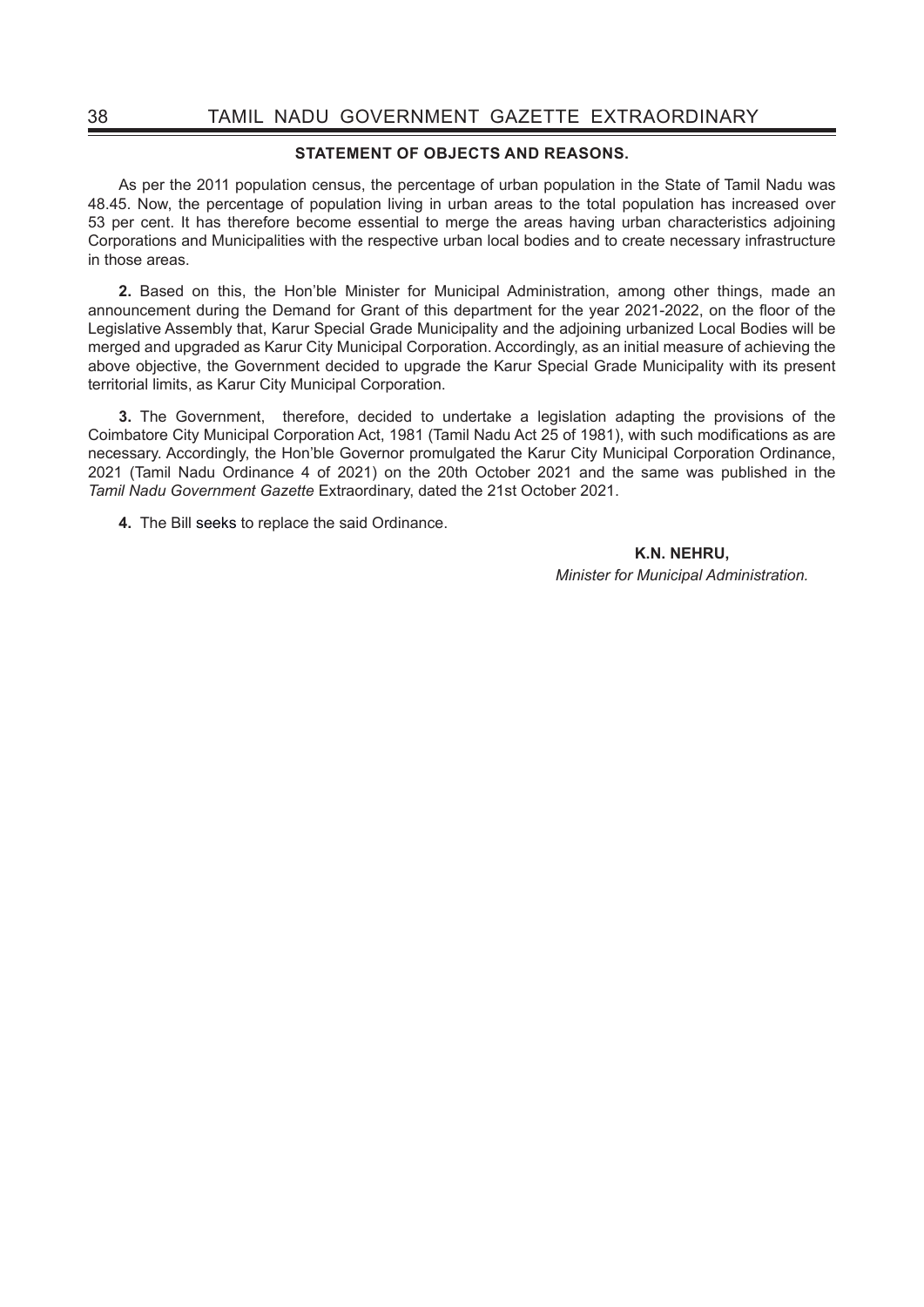## **STATEMENT UNDER RULE 168 OF THE TAMIL NADU LEGISLATIVE ASSEMBLY RULES EXPLAINING THE CIRCUMSTANCES WHICH NECESSITATED THE PROMULGATION OF THE KARUR CITY MUNICIPAL CORPORATION ORDINANCE, 2021 (TAMIL NADU ORDINANCE 4 OF 2021).**

As per the 2011 population census, the percentage of urban population in the State of Tamil Nadu was 48.45. Now, the percentage of population living in urban areas to the total population has increased over 53 per cent. It has therefore become essential to merge the areas having urban characteristics adjoining Corporations and Municipalities with the respective urban local bodies and to create necessary infrastructure in those areas.

**2.** Based on this, the Hon'ble Minister for Municipal Administration, among other things, made an announcement during the Demand for Grant of this department for the year 2021-2022, on the floor of the Legislative Assembly that, Karur Special Grade Municipality and the adjoining urbanized Local Bodies will be merged and upgraded as Karur City Municipal Corporation. Accordingly, as an initial measure of achieving the above objective, the Government decided to upgrade the Karur Special Grade Municipality with its present territorial limits, as Karur City Municipal Corporation.

**3.** The Government, therefore, decided to undertake a legislation adapting the provisions of the Coimbatore City Municipal Corporation Act, 1981 (Tamil Nadu Act 25 of 1981), with such modifications as are necessary.

**4.** As the Legislative Assembly of the State was not in session at that time, it became necessary to promulgate an Ordinance to give effect to the above decision. Accordingly, the Hon'ble Governor promulgated the Karur City Municipal Corporation Ordinance, 2021 (Tamil Nadu Ordinance 4 of 2021) on the 20th October 2021 and the same was published in the *Tamil Nadu Government Gazette* Extraordinary, dated the 21st October 2021.

**K.N. NEHRU,**

*Minister for Municipal Administration.*